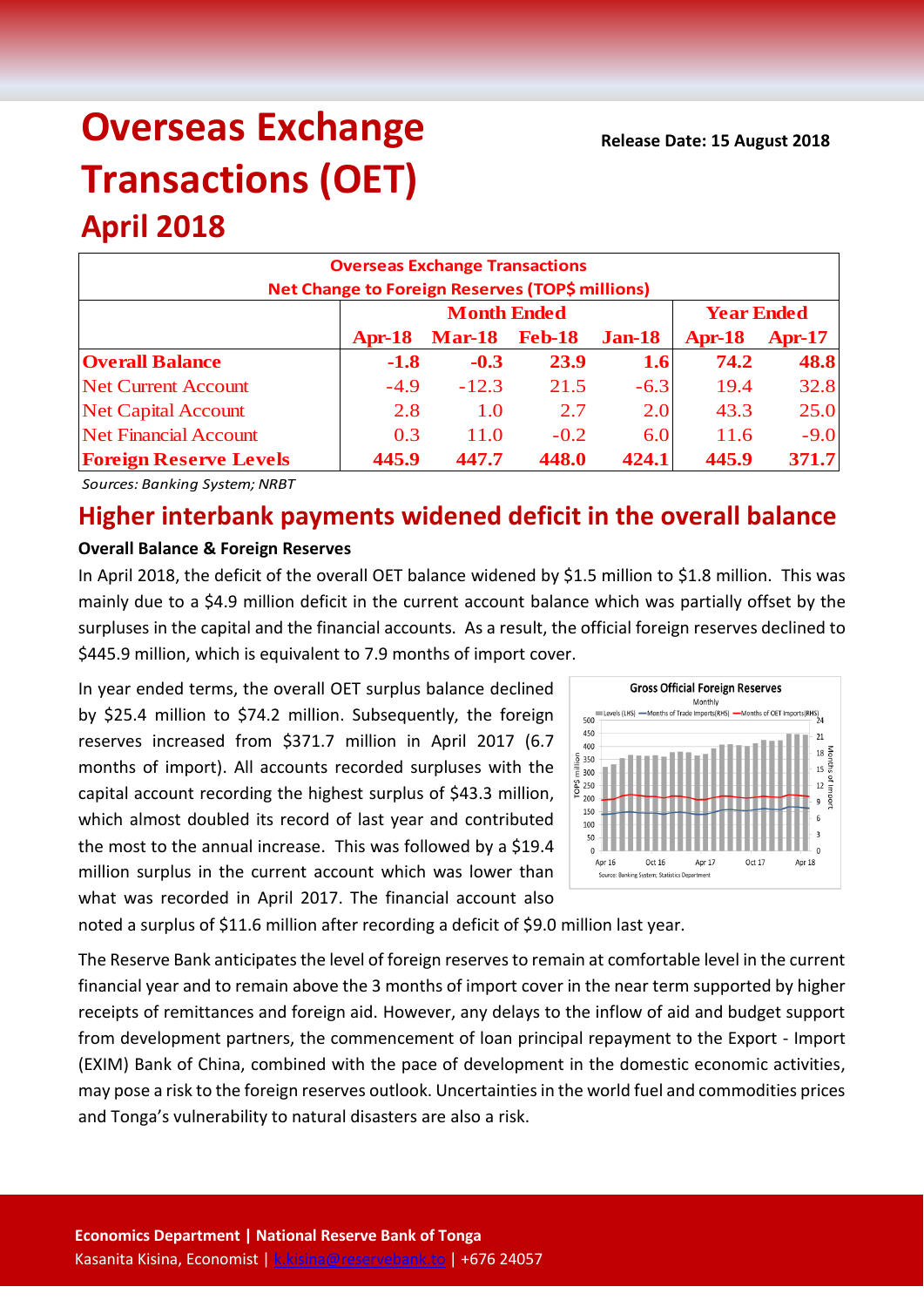#### **Current Account**

| <b>Current Account (TOP\$ millions)</b> |                    |               |               |         |                   |          |  |  |
|-----------------------------------------|--------------------|---------------|---------------|---------|-------------------|----------|--|--|
|                                         | <b>Month Ended</b> |               |               |         | <b>Year Ended</b> |          |  |  |
|                                         | $Apr-18$           | <b>Mar-18</b> | <b>Feb-18</b> | Jan-18  | Apr-18            | $Apr-17$ |  |  |
| Net Current Account                     | $-4.9$             | $-12.3$       | 21.5          | $-6.3$  | 19.4              | 32.8     |  |  |
| <b>Merchandise Trade</b>                | $-30.3$            | $-32.4$       | $-26.5$       | $-33.2$ | $-385.1$          | $-333.5$ |  |  |
| <b>Services</b>                         | 0.7                | $-4.3$        | 10.4          | 6.8     | 45.4              | 20.1     |  |  |
| Income                                  | 1.2                | $-0.9$        | 0.9           | $-0.2$  | $-13.5$           | $-5.1$   |  |  |
| <b>Transfers</b>                        | 23.5               | 25.4          | 36.7          | 20.3    | 372.6             | 351.4    |  |  |

*Sources: Banking System; NRBT*

The deficit in the overall current account balance for the month of April 2018 narrowed by \$7.4 million to a deficit of \$4.9 million. The decline in the current account payments of \$11.5 million outweighed the decrease in receipts over the month of \$4.1 million. Payments for services declined the most by \$5.7 million, and were mainly for professional, management consulting, and other business services. Lower payments for wholesale and retail goods supported the trend and this was in line with the decrease in container registrations by 91 containers in April. Both primary income and transfer payments also declined over the month due to lower external debt and subscriptions payments. Private transfer payments, on the other hand, slightly rose by \$0.9 million while no official transfer payments were recorded during the month.

The lower receipts in the current account were driven by a decrease in receipts for all sectors except primary income receipts. The transfer account receipts decreased the most by \$3.6 million due mainly to private remittance receipts which declined by \$2.2 million. Both official and non-profit transfer receipts also fell by \$0.8 million and \$0.5 million respectively. Service receipts also declined by \$0.7 million, and were attributed mainly to lower receipts for Government goods and services especially for High Commission offices which were partly offset by the rise in travel receipts. The export proceeds slightly fell by \$0.3 million due to lower proceeds from marine and agricultural exports outweighing the rise in proceeds from other exports. Primary income, on the other hand, slightly rose by \$0.5 million due mainly to higher receipts from seasonal workers overseas.

Annually, the current account surplus declined to \$19.4 million from \$32.8 million last year. This was due mainly to higher deficit in the merchandise trade balance and net payments of income offsetting the net receipts from transfers and services. The higher merchandise trade deficit was attributed mainly to higher payments for oil imports and wholesale & retail goods, which coincided with the rise in container registrations of 1,146 containers indicating growth in the trade sector. All export proceeds declined over the year, which also contributed to the trend. The net income payments were mainly dividend sent abroad to non-resident shareholders. The rise in transfer receipts reflected the continuous increase in remittances, indicating the willingness of Tongan families abroad to support the local families in events that had happened during the year. Net service receipts were due to higher net receipts from telecommunication and travel related services, supporting growth in these sectors.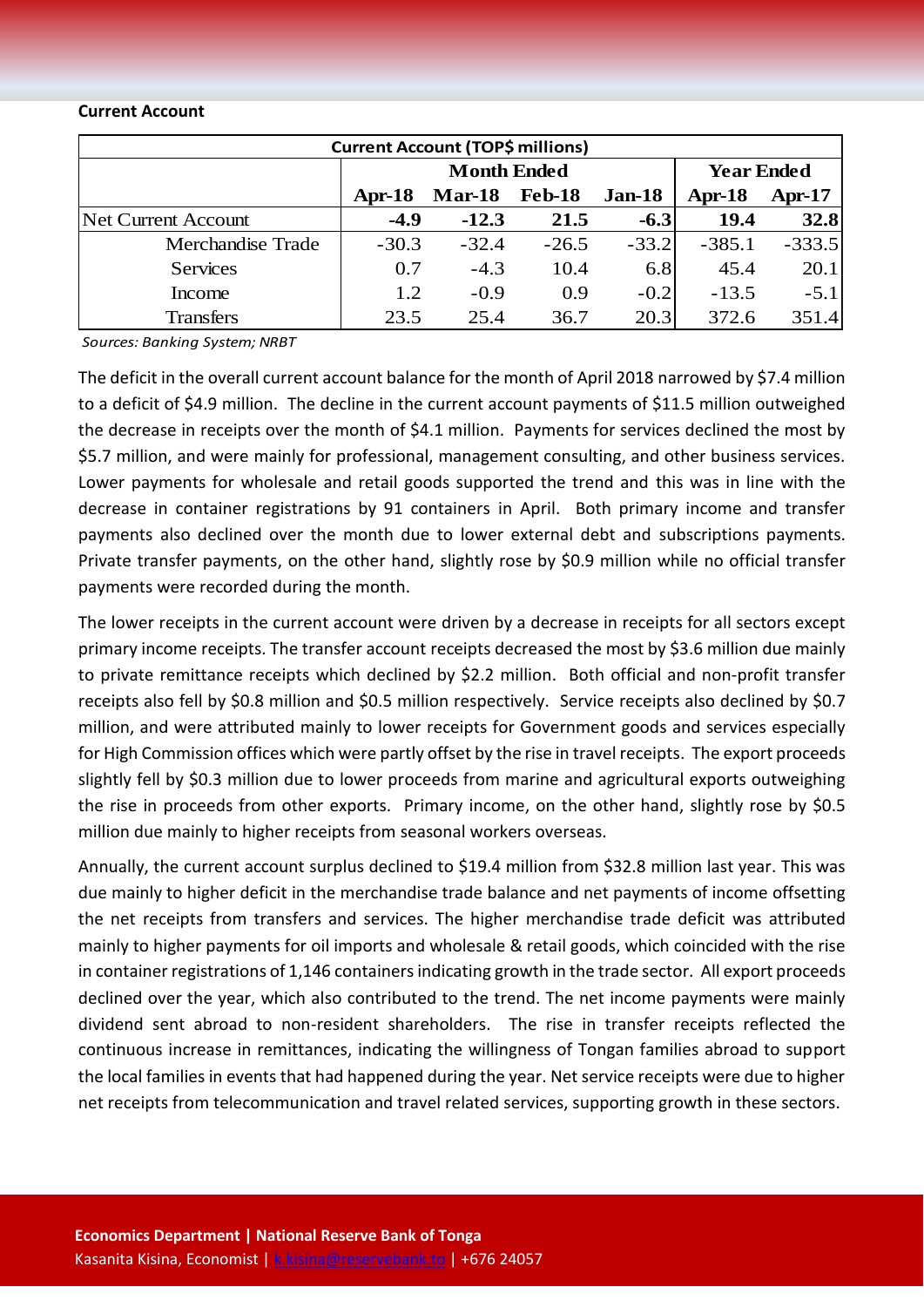#### **Capital Account**

| Capital Account (TOP\$ millions) |          |                      |                   |          |      |      |
|----------------------------------|----------|----------------------|-------------------|----------|------|------|
|                                  |          | <b>Month Ended</b>   | <b>Year Ended</b> |          |      |      |
|                                  | $Apr-18$ | <b>Mar-18</b> Feb-18 | Apr-18            | $Apr-17$ |      |      |
| <b>Net Capital Account</b>       | 2.8      | 1.0                  | 2.7               | 2.0      | 43.3 | 25.0 |
| Official                         | 1.4      | 0.3                  | 1.2.              | $-0.2$   | 16.3 | 6.6  |
| Private                          | 1.4      | 0.7                  | 1.4               |          | 27.0 | 18.5 |

*Sources: Banking System; NRBT*

The capital account for April 2018 recorded a surplus of \$2.8 million, a \$1.8 million rise over the month. This was attributed mainly to a rise in both the surpluses of the official and the private capital accounts. The rising receipts of grants for investment projects or capital expenditures for construction purposes by both Government and individuals & private companies, contributed to the higher surplus. This was supported also by no capital payment recorded for the month.

Over the year, the capital account remained in surplus due to official capital receipts for construction purposes increasing by more than double and was supported by a significant increase in private capital receipts for construction purposes. These projects included the Tonga Transport Sector Consolidation road maintenance projects, the renovation works at the airport and individuals and private companies' renovation works after Tropical Cyclone Gita. Payments slightly increased over the year but have very minimal impact on the balances over the year.

#### **Financial Account**

| <b>Financial Account (TOP\$ millions)</b> |                    |                      |        |        |                   |          |  |
|-------------------------------------------|--------------------|----------------------|--------|--------|-------------------|----------|--|
|                                           | <b>Month Ended</b> |                      |        |        | <b>Year Ended</b> |          |  |
|                                           | $Apr-18$           | <b>Mar-18</b> Feb-18 |        | Jan-18 | $Apr-18$          | $Apr-17$ |  |
| <b>Net Financial Account</b>              | 0.3                | <b>11.0</b>          | $-0.2$ | 6.0    | 11.6              | $-9.0$   |  |
| Direct Investment                         | 0.2                | 0.0                  | 0.0    | $-1.0$ | $-11.8$           | 11.0     |  |
| Portfolio Investment                      | 0.0                | 0.0                  | 0.0    | 0.0    | 0.0               | 0.0      |  |
| Other Investment                          | O. I               | 110                  | $-0.2$ | 7.0    | 23.3              | $-20.1$  |  |

*Sources: Banking System; NRBT*

In April 2018, the surplus in the financial account dropped by \$10.7 million to \$0.3 million, due mainly to lower interbank transfer receipts. In year ended terms, the financial account recorded a surplus of \$11.6 million, after recording a deficit of \$9.0 million last year, and was attributed mainly to higher interbank transfer receipts.